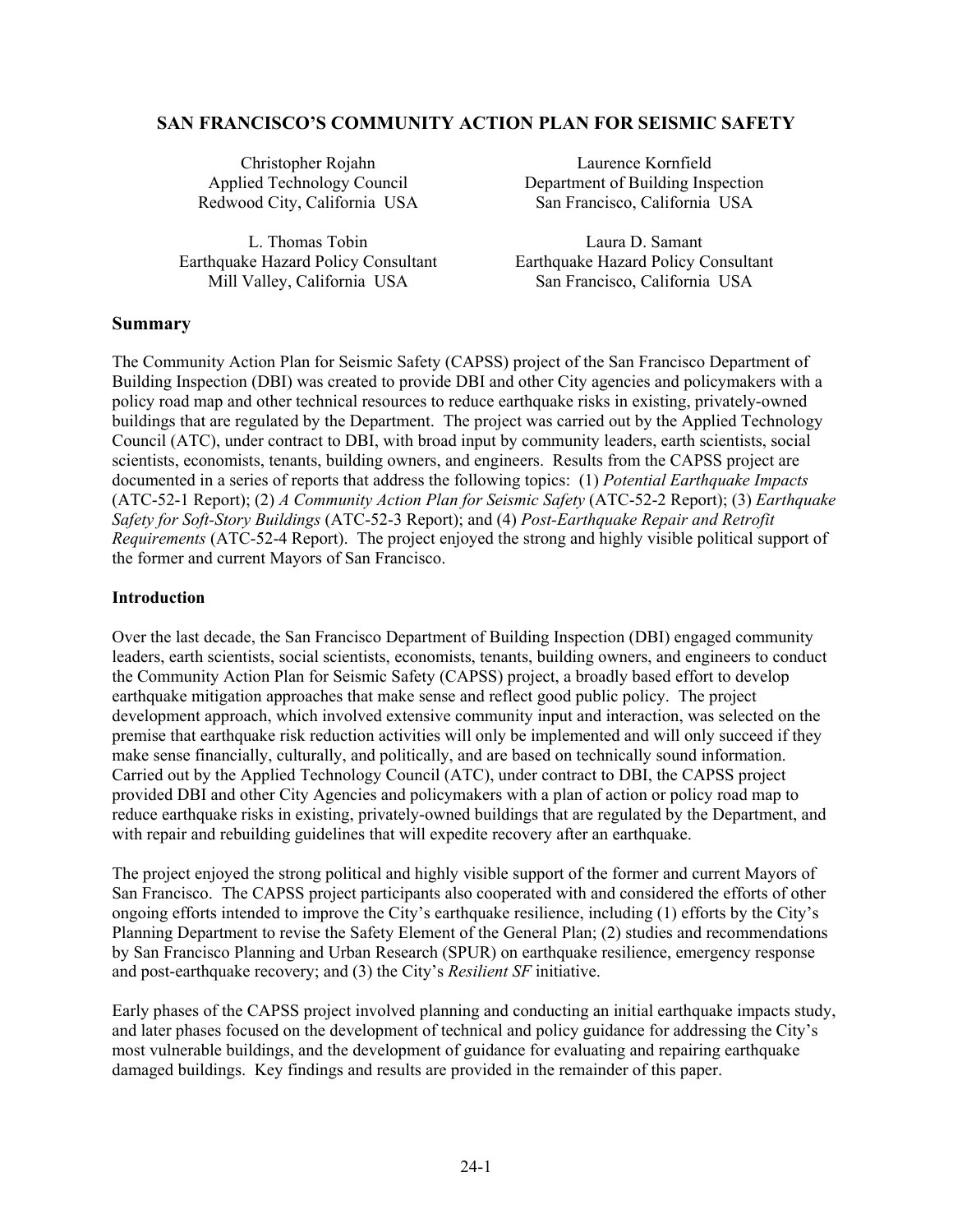# **Potential Earthquake Impacts—An Overview**

At the outset of the CAPSS project, the ATC project team examined four possible earthquakes that could strike the City of San Francisco (Figure 1) and estimated the amount of damage and resulting ripple effects that each could cause. The study only encompassed damage to privately-owned buildings and the impacts that flow from this. Damage to utilities, transportation networks, and public buildings were not studied but are likely to add substantial consequences to those described here. The study results are documented in the ATC-52-1 Report, *Here Today—Here Tomorrow, The Road to Earthquake Resilience in San Francisco, Potential Earthquake Impacts* (ATC, 2010a).



*Figure 1. The location and length of fault rupture in the four CAPSS scenarios*

The four scenario earthquakes were:

- 1. A moment-magnitude 6.9 earthquake on the Hayward fault in the East Bay. Of the four earthquakes studied, this event has the highest likelihood of occurring in the next 30 years.
- 2. A moment-magnitude 6.5 earthquake on the portion of the San Andreas fault closest to San Francisco.
- 3. A moment-magnitude 7.2 earthquake on the peninsula segment of the San Andreas fault closest to San Francisco. This earthquake would produce a level of shaking in many areas of the City that is similar to the level of shaking that the building code requires new structures be designed to resist without major structural failure.
- 4. A moment-magnitude 7.9 earthquake on the San Andreas fault, which is a repeat of the 1906 earthquake. This is the largest known earthquake to have occurred in northern California on the San Andreas fault.

**Direct Damage to Buildings.** The project team used the Hazards US (HAZUS®) methodology and software (FEMA/NIBS, 2002), which was extensively customized to represent the unique buildings and conditions in San Francisco, to estimate the amount and types of damage that could occur in the four possible scenario earthquakes. The details of the technical analysis are described in the ATC-52-1A Report, *Here Today—Here Tomorrow, The Road to Earthquake Resilience in San Francisco, Potential Earthquake Impacts: Technical Documentation* (ATC, 2010b).

Table 1 shows the estimated cost of direct damage that could occur in the four possible earthquake scenarios due to shaking and ground failure (liquefaction), expressed in dollar losses by building use. These figures represent the costs to repair or replace buildings damaged in the scenarios and include damage to building structures and integral non-structural elements, such as partition walls, ceilings, and fixtures. The figures combine the costs of minor repairs with the costs incurred by buildings that need to be demolished and replaced from the ground up.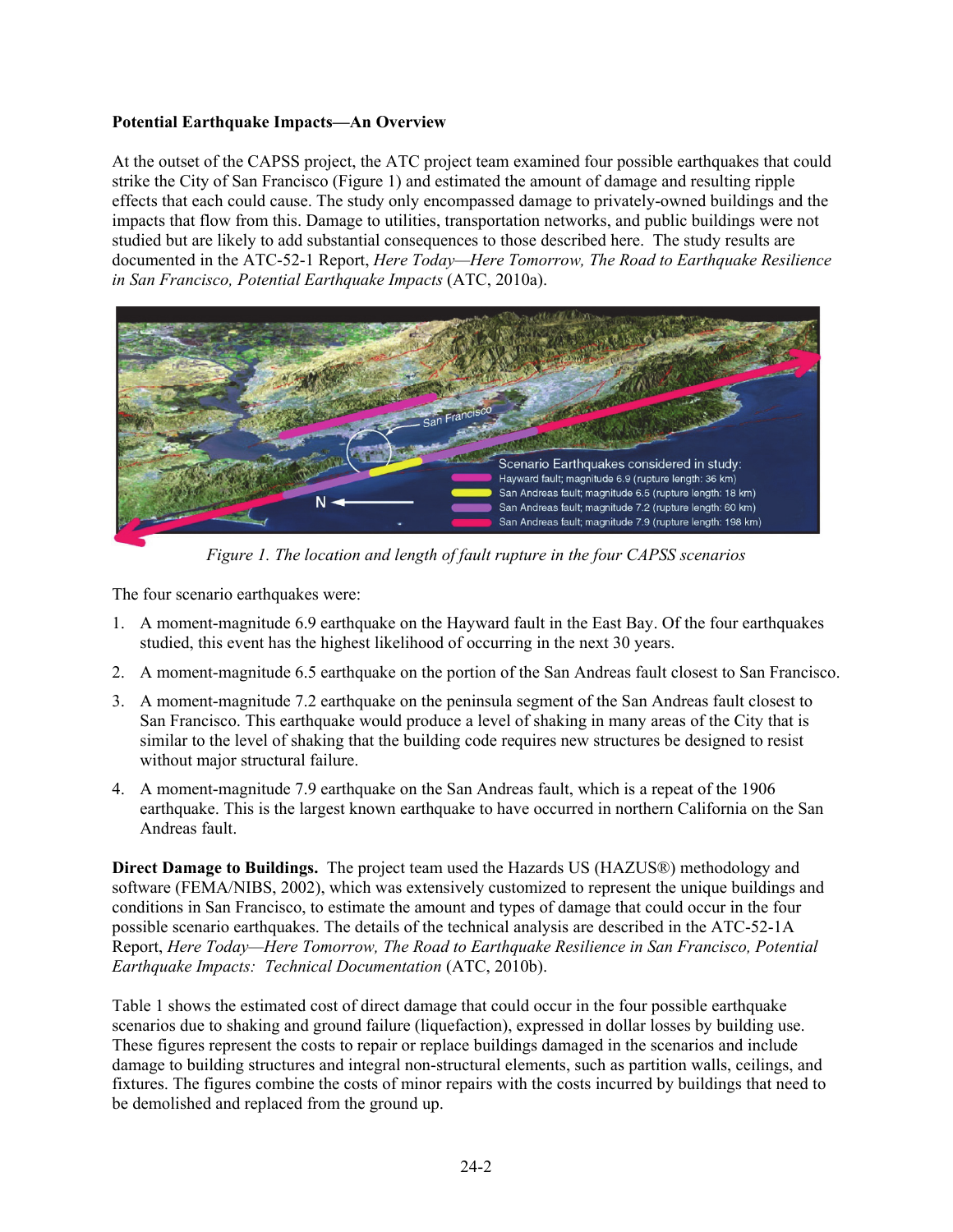|                                  | Cost of Building Damage in Four Scenario Earthquakes (\$ billions) <sup>a</sup> |                                     |                                     |                                     |  |
|----------------------------------|---------------------------------------------------------------------------------|-------------------------------------|-------------------------------------|-------------------------------------|--|
| <b>Building Use</b>              | <b>Hayward</b><br><b>Magnitude 6.9</b>                                          | San Andreas<br><b>Magnitude 6.5</b> | San Andreas<br><b>Magnitude 7.2</b> | San Andreas<br><b>Magnitude 7.9</b> |  |
| Single-family Houses             | \$2.3                                                                           | \$6.0                               | \$8.8                               | \$13                                |  |
| Two unit residences              | \$1.4                                                                           | \$2.4                               | \$3.6                               | \$5.4                               |  |
| Three or more unit<br>residences | \$4.2                                                                           | \$5.2\$                             | \$7.8                               | \$12                                |  |
| Other Residences <sup>b</sup>    | \$0.8                                                                           | \$0.7                               | \$1.3                               | \$2.6                               |  |
| <b>Commercial Buildings</b>      | \$4.5                                                                           | \$4.2                               | \$6.6                               | \$11                                |  |
| <b>Industrial Buildings</b>      | \$0.9                                                                           | \$1.0                               | \$1.4                               | \$2.2                               |  |
| Other <sup>c</sup>               | \$0.1                                                                           | \$0.2\$                             | \$0.3                               | \$0.7                               |  |
| Total <sup>d</sup>               | \$14                                                                            | \$20                                | \$30                                | \$48                                |  |

# **Table 1. Estimated Cost to Repair and Replace Buildings Damaged from Shaking and Ground Failure in Four Scenario Earthquakes, by Building Use**

a. Estimates are in 2009 U.S. dollars.

b. Other Residences includes hotels, motels, nursing homes, and temporary lodging.

c. Other includes religious and educational buildings listed in San Francisco Assessor's Tax Roll.

d. Numbers in table have been rounded, which can make totals differ from sum of columns or rows.

The following issues stand out as important findings:

- Residential buildings have the largest losses. Depending on the scenario, 60 to 70 percent of the total citywide estimated cost to repair and replace damaged buildings is due to damage to residences. This finding is not surprising since most of the City's buildings—about 95 percent of all buildings and about 70 percent of all building value—are residential.
- Single-family houses have the largest total losses in the three San Andreas fault scenarios. Many single-family homes are located in the City's western neighborhoods, closest to the San Andreas fault.
- The Hayward Fault scenario would shake the City's eastern neighborhoods more strongly than the western ones. This causes higher losses to multi-family homes and commercial buildings and lower losses to single-family homes, compared to the San Andreas fault scenarios. This difference is due to different building patterns in the City's eastern and western neighborhoods.
- Multi-family residences, including apartments, condominiums, and Tenancy-in-Common buildings, are hit hard in all scenarios. They are responsible for a disproportionate percent of the losses compared to their value. This is because many multi-family dwellings are located in vulnerable structure types, notably soft-story wood-frame buildings and concrete buildings built before 1980.

**Moment-Magnitude 7.2 Earthquake Scenario Impacts.** The following summary of impacts of one possible earthquake, a moment-magnitude 7.2 earthquake on the San Andreas fault directly offshore from San Francisco, illustrates the types of consequences the City can expect following its next large earthquake. Such an earthquake could be considered expected because enough strain to produce an event of this size has built up on the San Andreas fault since 1906. If such an event occurs, the City should expect the following impacts, shown in Table 2.

 About 27,000 buildings of the 160,000 buildings in San Francisco will not be safe to occupy after the earthquake. About 73,000 more buildings will have moderate damage but will remain usable. Most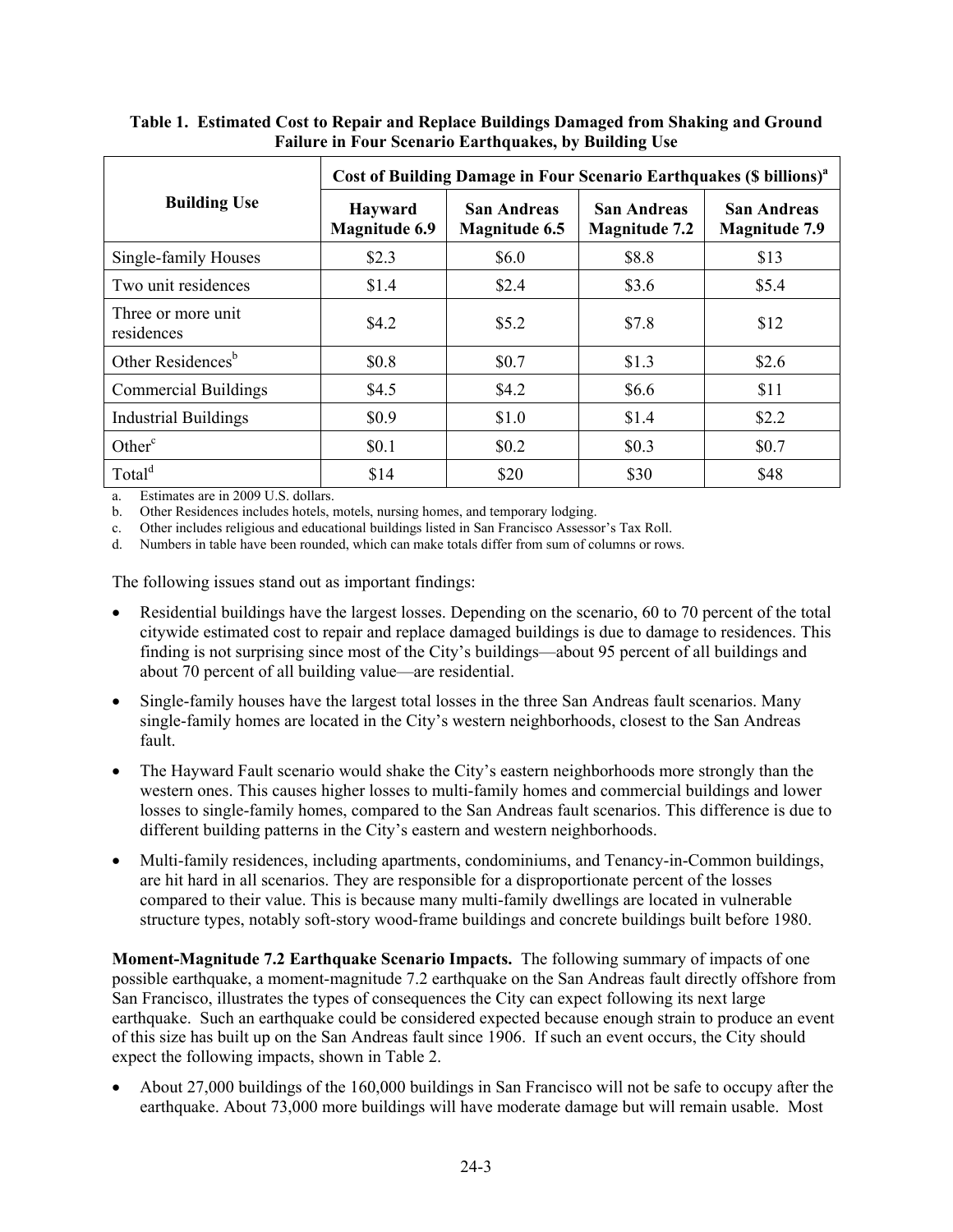|                                               | Number of Buildings in Various States of Damage <sup>a</sup> |                                                |                                          |                                       |  |  |
|-----------------------------------------------|--------------------------------------------------------------|------------------------------------------------|------------------------------------------|---------------------------------------|--|--|
| <b>Building Occupancy</b>                     | <b>Usable, Light</b><br>Damage                               | <b>Usable, Moderate</b><br>Damage <sup>b</sup> | <b>Repairable, Cannot</b><br>be Occupied | <b>Not</b><br>Repairable <sup>c</sup> |  |  |
| Single-Family Houses                          | 45,000                                                       | 54,000                                         | 11,000                                   | 1,700                                 |  |  |
| <b>Two-Unit Residences</b>                    | 8,200                                                        | 7,400                                          | 3,200                                    | 290                                   |  |  |
| Three-or-More-Unit<br>Residences <sup>d</sup> | 7,200                                                        | 7,500                                          | 7,200                                    | 1,100                                 |  |  |
| Other Residences <sup>e</sup>                 | 300                                                          | 400                                            | 80                                       | 40                                    |  |  |
| <b>Commercial Buildings</b>                   | 1,600                                                        | 2,400                                          | 630                                      | 290                                   |  |  |
| <b>Industrial Buildings</b>                   | 750                                                          | 820                                            | 320                                      | 210                                   |  |  |
| Other <sup><math>f</math></sup>               | 330                                                          | 280                                            | 60                                       | 30                                    |  |  |
| Total <sup>g</sup>                            | 63,000                                                       | 73,000                                         | 23,000                                   | 3,600                                 |  |  |

# **Table 2. Estimated Damage States of Buildings Due to Shaking and Ground Failure in a Magnitude 7.2 Earthquake on the San Andreas Fault, by Building Use**

a. Building functionality categorizations are derived from HAZUS® damage states. For more information, please see the ATC 52-1A Report (ATC, 2010b).

b. This level of damage can be referred to as "shelter in place".

c. Some of these buildings have collapsed. Others are standing but damaged beyond repair. None can be occupied.

d. The City is considering a program to require evaluation and possible retrofit of residential wood-frame buildings with 3 or more stories and 5 or more units. These buildings are a subset of this category. For more information about the performance of residential buildings, see Chapter 6 of the ATC-52-1 Report (ATC, 2010a).

e. Other Residences includes hotels, motels, nursing homes, and temporary lodging.

f. Other includes religious and educational buildings listed in the San Francisco Assessor's Tax Roll.

g. Numbers in table have been rounded, which can make totals differ from sum of columns or rows.

of the damaged buildings will be wood-frame soft-story buildings, which make up more than half of all buildings in the City. Other structure types, notably concrete buildings built before 1980, will also suffer heavy damage.

- 85,000 housing units would not be suitable for occupancy and would take months to years to be repaired or replaced. Rental and low-income housing would be the slowest to come back.
- About 3,600 buildings will need to be demolished and rebuilt. Many of these will be older and architecturally valuable buildings; some will be historic resources. The City will permanently lose the character and feel that these buildings contribute. It will also permanently lose any rent-controlled units in these demolished buildings, due to state law.
- Two hundred to three hundred people could be killed, and 7,000 more could have injuries requiring medical care. If the earthquake occurs during the day, older concrete commercial buildings will be responsible for the largest share of casualties. If the earthquake occurs at night, wood-frame soft-story and older concrete residential buildings will cause the most casualties. Casualties could be much higher if even one large, densely occupied building collapses.
- Earthquake shaking sparks fires. This scenario is likely to ignite more than 70 fires simultaneously, while impeding the San Francisco Fire Department's ability to respond quickly. This means some fires will burn unchecked for hours. An estimated 2,700 additional buildings could be destroyed by fire, including 5,800 housing units. Damage from fire could be much higher or lower than these estimates, depending on weather, wind, and many other factors.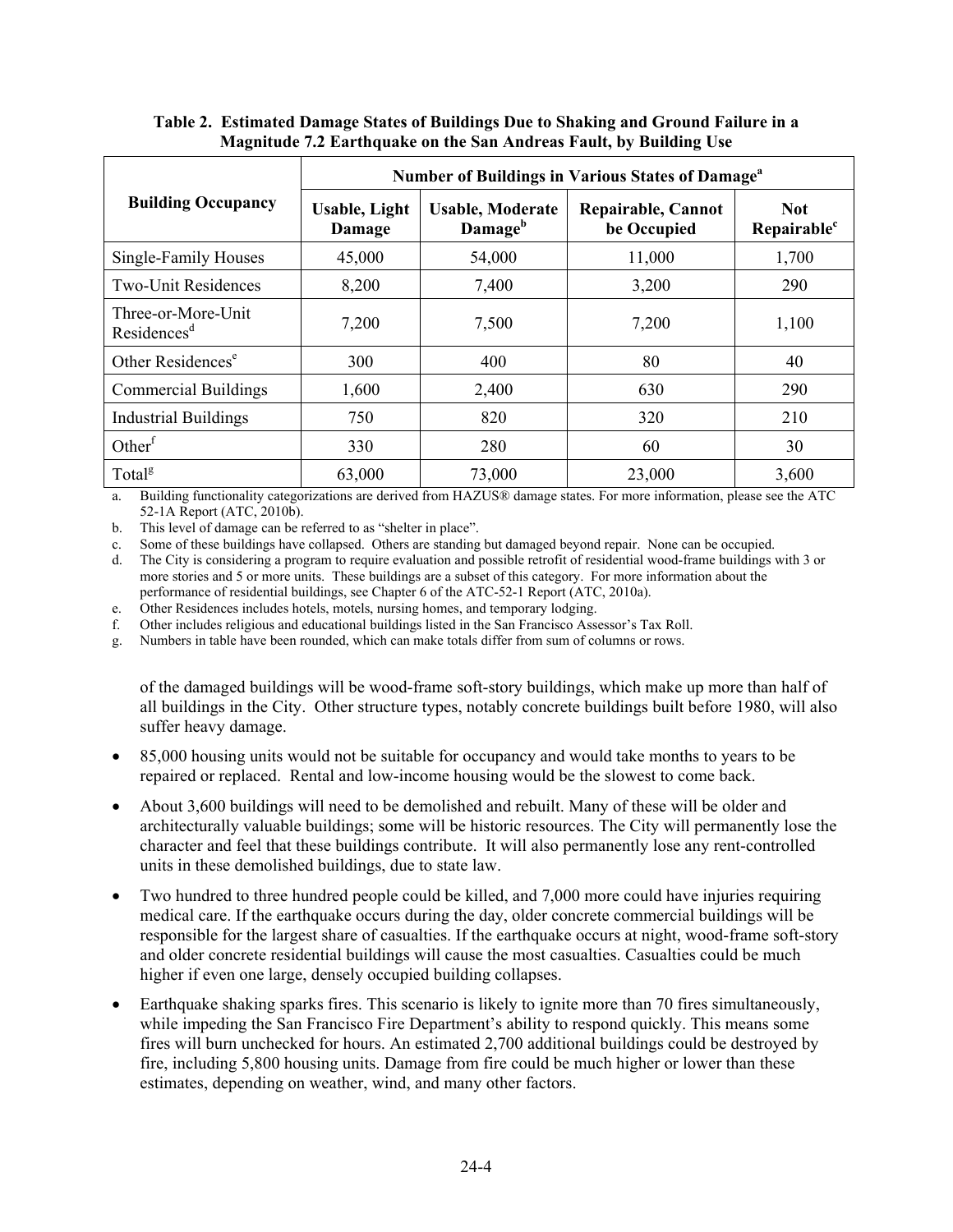Economic losses will be huge. The cost for owners to repair or replace their damaged buildings could be \$30 billion. Most of this damage will be uninsured. Only 6 to 7 percent of home owners in San Francisco carry earthquake insurance, although coverage is higher for commercial properties. An additional \$10 billion could be lost in damage to building contents, loss of inventory, relocation costs, income losses, and wages directly linked to this damage. Post-earthquake fires could add over \$4 billion to these losses. Secondary economic losses, stemming from reduced business and household spending, would increase economic hardships.

### **Development of a Community Action Plan for Seismic Safety**

The impact scenarios developed under the CAPSS project, as briefly described above, present what is likely to happen if San Francisco makes no changes to its preparations for earthquakes. Based on this information, the CAPSS project team worked with representatives of the City's communities to identify actions that could and should be taken to reduce the consequences of future major earthquakes. The identified actions are documented and explained in the ATC-52-2 Report, *Here Today—Here Tomorrow, The Road to Earthquake Resilience in San Francisco, A Community Action Plan for Seismic Safety* (ATC, 2010c). This report recommends measures building owners and the City can take to reduce risk to privately owned buildings and identifies steps to protect important community resources that currently face high risk from future earthquakes—affordable housing, private schools, and medical clinics, to name a few. Reducing the negative consequences of future earthquakes is recognized as benefiting all San Franciscans: building owners, businesses, residential tenants, and the City government. Recognizing the challenges building owners face to finance seismic retrofits, the report recommends that the City take steps to assist and empower most building owners to make improvements on their own schedule, prior to enacting mandates.

This report recommends a three-step strategy to engage market forces to encourage structural retrofits, enact measures to reduce fire damage, and promote measures to reduce risk from falling hazards and nonstructural elements. The strategy follows the following steps:

- Step 1. Facilitate a market in which earthquake performance is valued;
- Step 2. Nudge the market by requiring evaluation upon sale, or by a deadline; and
- Step 3. Require retrofitting by a deadline.

By applying this three-step program in a phased manner, San Francisco would help buildings owners address their risk and take actions that benefit the broader community.

A major feature of the ATC-52-2 Report are seventeen recommended actions that San Francisco's City government leaders should take now to reduce the consequences of future earthquakes (Figure 2). These recommendations were developed with advice from an advisory committee of a diverse group of San Francisco residents. The committee met over thirty times over two and a half years to guide the project.

On December 22, 2010, the Honorable Gavin Newsom, Mayor of San Francisco, issued Executive Order 10-02, Earthquake Safety Implementation Committee (ESIC), which directed the City Administrator to oversee the process of reaching out to interested parties around the City to build a broad coalition of supporters to implement the Community Action Plan for Seismic Safety (CAPSS) recommendations.

### **Earthquake Safety for Soft-Story Buildings**

Given the results of the potential impact studies for the 4 scenario earthquakes, Mayor Newsom directed CAPSS to first address soft-story residential structures, which are known to be amongst the most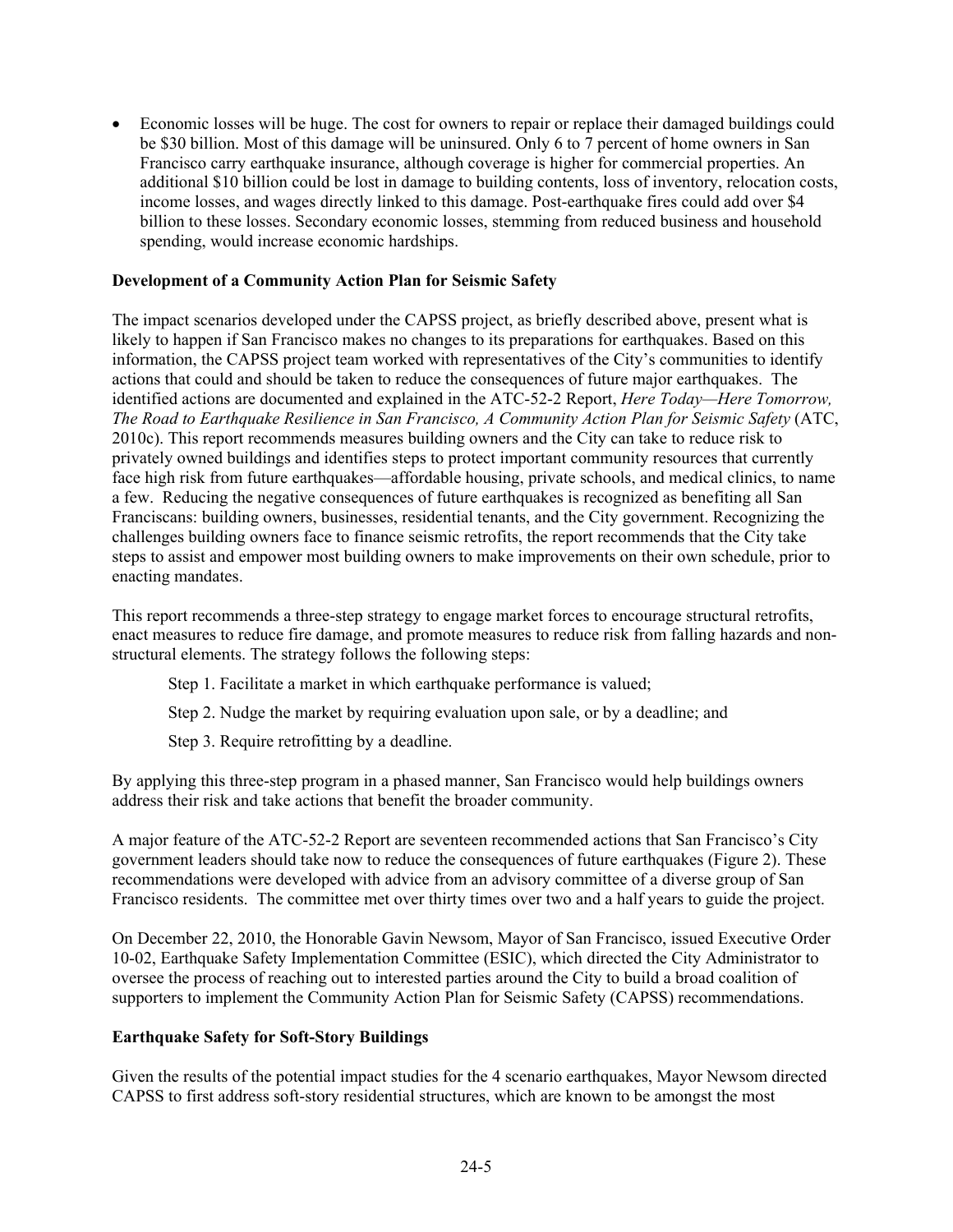- 1. Require evaluation of all wood-frame residential buildings of three or more stories and five or more units, and retrofit of those that are vulnerable to earthquake damage.
- 2. Inform the public of risks and ways to reduce risk.
- 3. Adopt updated code standards for seismic evaluation and retrofit of all common buildings.
- 4. Require all buildings to be evaluated for seismic risk.
- 5. Require retrofits of vulnerable buildings.
- 6. Assist community service organizations to reach earthquake resilience.
- 7. Establish clear responsibility within City government for preparing for and reducing risk from earthquakes.
- 8. Adopt improved post-earthquake repair standards.
- 9. Offer incentives for retrofit of buildings.
- 10. Require gas shut-off valves on select buildings.
- 11. Track evaluations and retrofits in a database system.
- 12. Provide technical assistance for building retrofits.
- 13. Enact a façade ordinance.
- 14. Promote development and implementation of effective ideas on earthquake risk reduction.
- 15. Evaluate measures to reduce post-earthquake fires.
- 16. Address the hazards from damage to building systems, appliances, equipment and non-structural building elements.
- 17. Periodically assess progress and implementation of these recommendations.

# *Figure 2. Important CAPSS-recommended actions that San Francisco's City government leaders should take now to reduce the consequences of future earthquakes*

vulnerable (see Figure 3). The scope was limited to wood-frame structures with 3 stories or more and 5 or more residential units, built before May 1973. May 1973 was selected as the cut-off date because on May 21, 1973, the San Francisco Building Code was amended to prevent design flaws that often resulted

in soft-story conditions. Buildings constructed after that date are believed to have adequate strength and stiffness at the ground level to resist earthquakes.

In calling for this work, the Mayor recognized that an effective program for the seismic evaluation and retrofit of vulnerable multi-unit, soft-story wood-frame residential buildings would enable San Francisco to retain significant amounts of housing after a major damaging earthquake, preserve architectural and cultural attributes, conserve energy and resources, and improve public safety.



*Figure 3. Two multi-unit, wood-frame buildings that collapsed in the Marina District of San Francisco during the 1989 Loma Prieta earthquake.*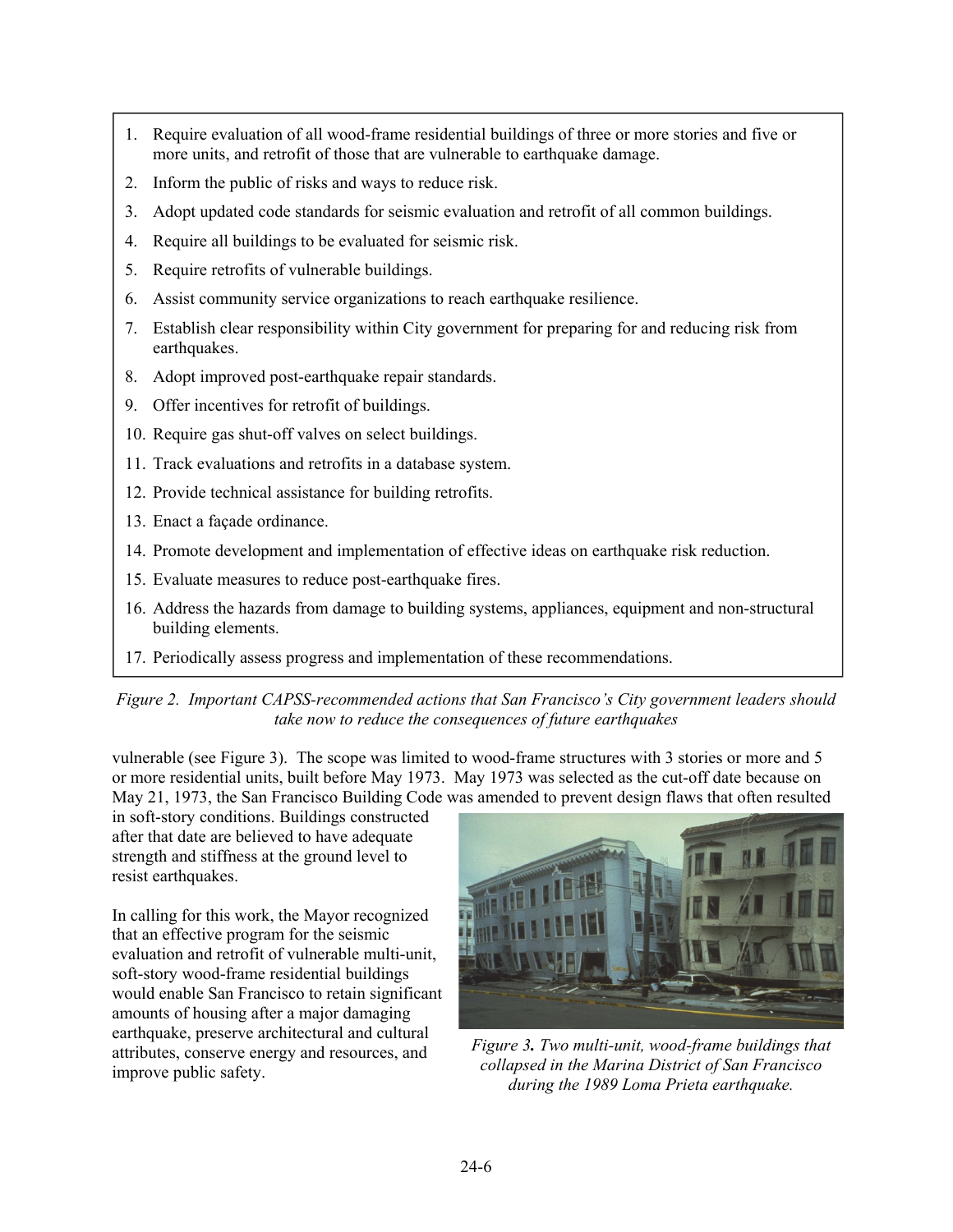The CAPSS study had three primary components: (1) development of an inventory of wood-frame structures with 3 stories or more and 5 or more residential units, built before May 21, 1973; (2) an analysis of the seismic vulnerability of these buildings; and (3) development of recommendations to reduce their seismic vulnerability. The approach undertaken by the CAPSS project team and the findings and results of the study are described in detail in the ATC-52-3 Report. *Here Today—Here Tomorrow, The Road to Earthquake Resilience in San Francisco, Earthquake Safety for Soft-Story Buildings* (ATC, 2009a); and the companion ATC-52-3A Report. *Here Today—Here Tomorrow, The Road to Earthquake Resilience in San Francisco, Earthquake Safety for Soft-Story Buildings: Documentation Appendices* (ATC, 2009b).

**Inventory Development and Seismic Vulnerability Analysis.** The inventory was conducted through the analysis of a Housing Database maintained by the Housing Inspection Division of the San Francisco Department of Building Inspection (DBI), and a survey carried out with the assistance of volunteers from the Northern California Chapter of the Earthquake Engineering Research Institute and the Structural Engineers Association of Northern California. Based on the inventory effort, DBI determined that (1) there are approximately 4,400 wood-frame buildings built before May 21, 1973 in San Francisco with three or more stories and five or more residential units, and (2) most of these buildings may have a softstory condition.

The CAPSS project team studied these buildings to understand better how they are being used, how they would perform in future earthquakes, how building performance could be changed through retrofitting, and what would be involved in retrofitting them. The team took a detailed look at roughly 2,800 buildings with 80 percent open area on one side, or at least 50 percent openings on two sides; these were considered to most likely exhibit soft-story conditions, although the other 1,600 wood-frame buildings in the same age and height category as well as a high number of 3-to-5 story pre-seismic-code commercial woodframe buildings could also have weak-story problems. Key findings for the 2,800 buildings included:

- As they now stand, 1,200 to 2,400 of the multi-unit, wood-frame buildings studied under the CAPSS project (43 to 85 percent of the buildings) would be posted with a red UNSAFE placard (red-tagged) after a magnitude 7.2 earthquake on the San Andreas fault.
- A quarter of these red-tagged buildings would be expected to collapse, which threatens lives. This represents 300 to 850 multi-unit buildings. These buildings, most of which contain rent-controlled apartments, would be rebuilt differently, and owners might not choose to rebuild them as apartment buildings.
- This subset of buildings houses eight percent of the City's population, or about 58,000 people, and approximately 2,000 businesses that employ an estimated 7,000 people.
- Retrofitting all of the buildings in this subset to a recommended level that would allow most of them to be occupied after a large earthquake would cost approximately \$260 million, eliminating \$1.5 billion in damage after a magnitude 7.2 earthquake on the San Andreas fault.
- Seismic retrofits at the recommended level, which would generally be limited to the ground floor, are likely to cost in the range of \$60,000 to \$130,000 per building for direct construction costs.

**Key Recommendations.** A series of recommendations pertaining to earthquake safety for soft-story buildings was developed by the CAPSS project team based on the results of the above-described technical analysis and on discussions held in public meetings. Guidance and review were provided by a dedicated Advisory Committee composed of community members. Underlying the recommendations is the strong belief that establishing an earthquake safety policy for soft-story wood-frame residential buildings is a critical step toward making San Francisco a resilient city that will be able to resume normal life quickly after the next major earthquake strikes.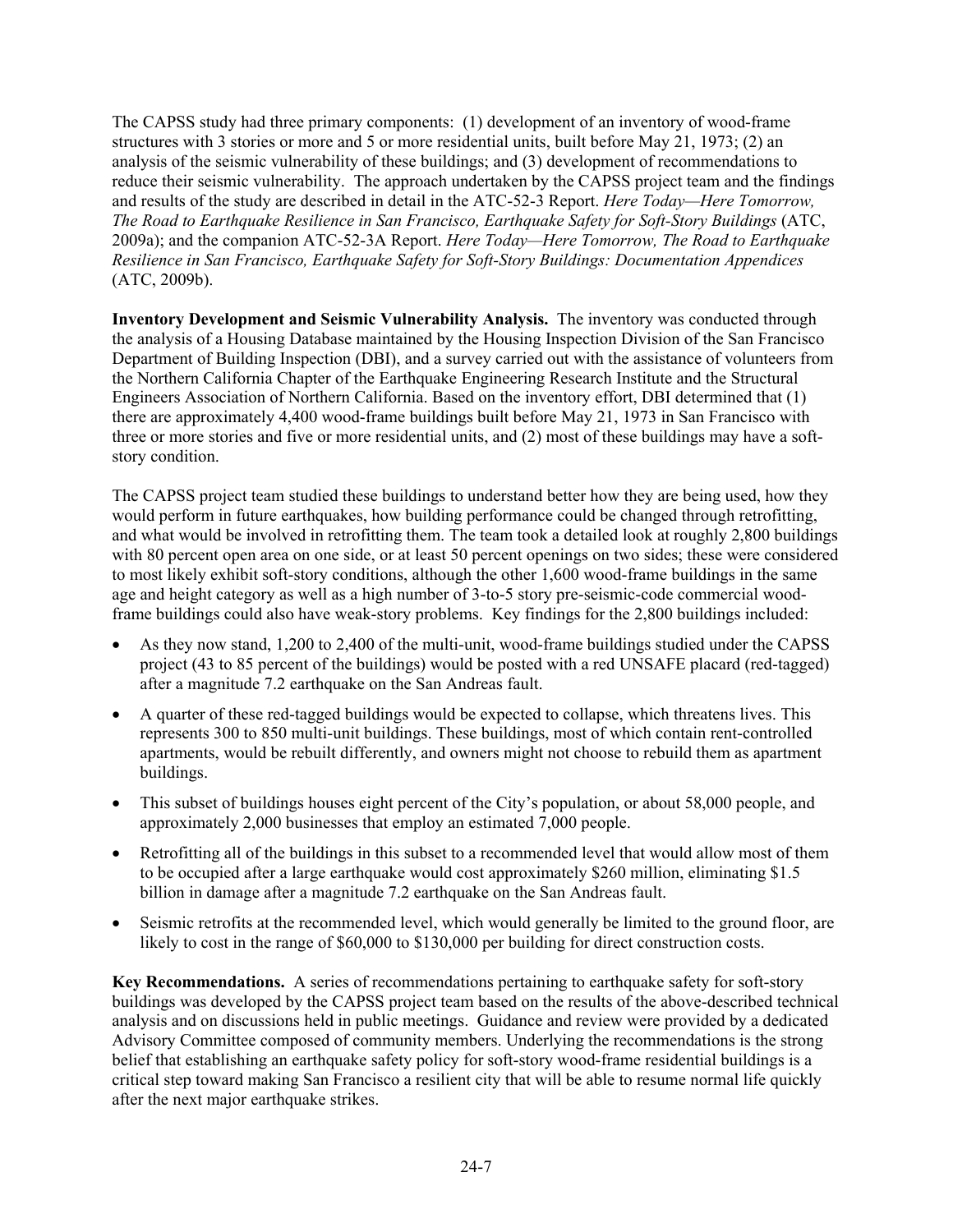Following are the key CAPSS recommendations to provide earthquake safety for soft-story buildings:

- 1. *The Department of Building Inspection should establish a program that requires owners of woodframe buildings built before May 21, 1973 with three or more stories and five or more residential units to evaluate the seismic safety of their buildings and to retrofit them if they are found to be seismically deficient.*
- 2. *Buildings should be retrofitted to a standard that will allow many of them to be occupied after a large earthquake*. Keeping San Franciscans in their homes averts a post-earthquake shelter crisis, lessens the demands placed upon emergency response services, and allows residents to remain in their neighborhoods and to help to revive them.
- 3. *The City should immediately offer incentives to encourage voluntary retrofits.* The program will take time to launch, but the risk is urgent and should be addressed immediately. To get owners moving on making their buildings safer, the City should offer incentives to owners who retrofit, including expediting plan review, rebating permit fees, offering planning incentives, and seeking voter approval of a City-funded loan program. Buildings voluntarily retrofitted to an acceptable standard should be exempt from requirements created by the recommended program. Incentives need not be limited to only soft-story wood-frame residential buildings.
- 4. *The Department of Building Inspection should form a working group to develop a detailed plan to implement the recommended program.*

# **Post-Earthquake Repair and Retrofit Requirements**

The culminating effort of the CAPSS project was the development of post-earthquake repair and retrofit requirements. The intent was not to change existing standards significantly, but to clarify post-earthquake repair and retrofit provisions primarily for the purpose of avoiding delays and disputes about whether a damaged building should be repaired or retrofitted. A secondary purpose was to enable implementation of a mitigation policy, based on damage patterns from actual ground motions.

After an earthquake, San Francisco currently allows some damaged buildings to simply be repaired to the way they were before the earthquake. Other damaged buildings are required to be retrofitted or improved as well as repaired, to make the building more robust in future earthquakes. This policy makes San Francisco safer and more resilient to earthquakes over time by strengthening those buildings that have been shown by an earthquake to have inadequate seismic resistance. Repair and retrofitting following moderate, less intense earthquakes make up an important strategy to improve San Francisco's resilience to more intense earthquakes.

The CAPSS findings, conclusions and recommendations pertaining to the repair and retrofit of earthquake-damaged buildings are provided in the ATC-52-4 Report, *Here Today—Here Tomorrow, The Road to Earthquake Resilience in San Francisco, Post-Earthquake Repair and Retrofit Requirements* (ATC, 2010d). The report describes the development of an overall strategy for the development of postearthquake repair and retrofit provisions for San Francisco; describes related recommended policies and implementation techniques common to all building types; and provides post-earthquake repair provisions for three selected building types that represent more than 95% of all buildings in the City: (1) singlefamily and two-unit wood-frame residential buildings, (2) multi-unit wood-frame residential buildings, including, but not limited to soft-story wood-frame buildings, and (3) older concrete buildings, including those infilled with masonry. In addition, the ATC-52-4 Report contains recommendations for further study associated with post-earthquake repair provisions in San Francisco.

The overall strategy was defined by identifying several issues that are significant for post-earthquake repair provisions, and then resolving these issues with the help of the CAPSS Advisory Committee. These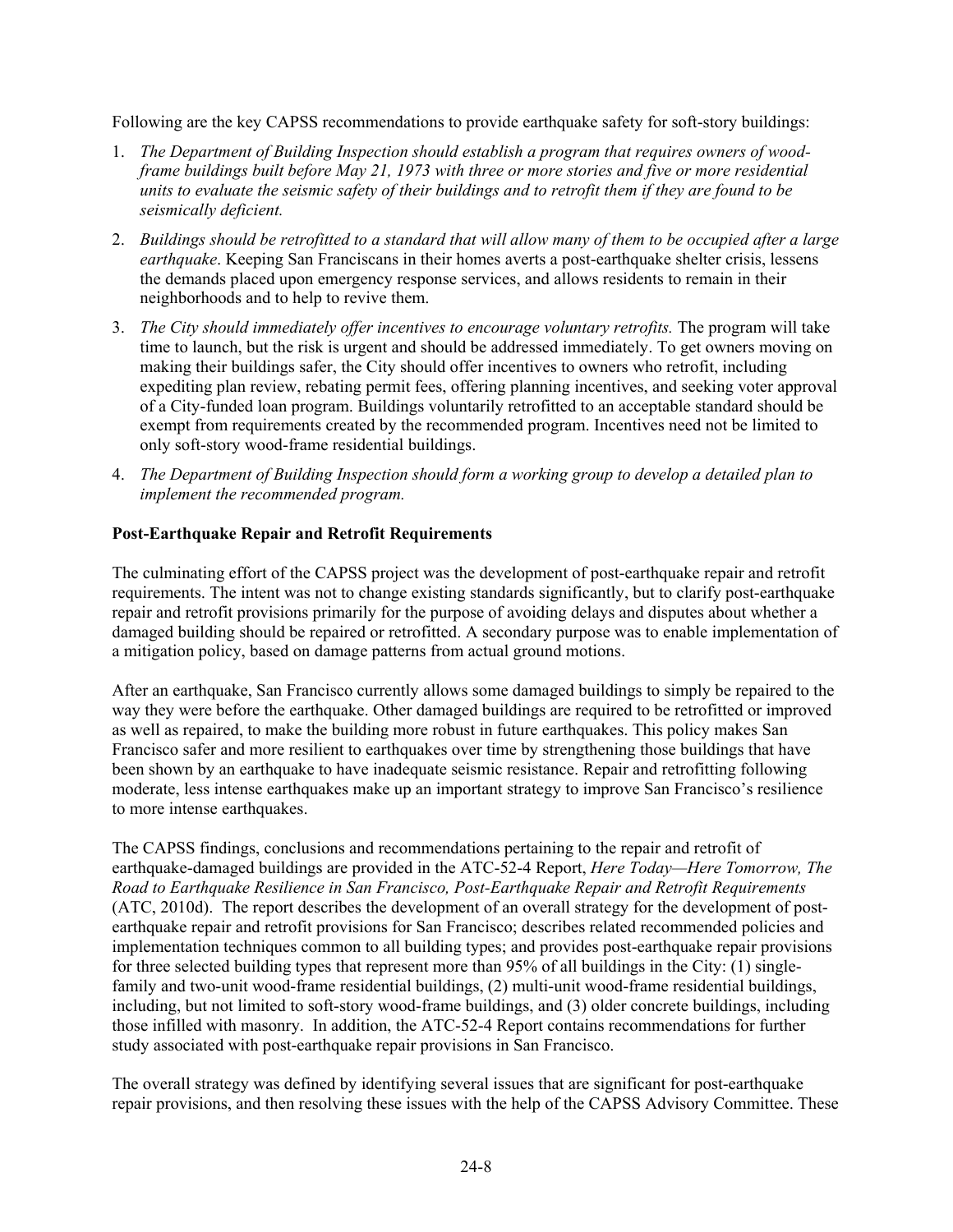resolutions included the adoption of an overall goal of improving resilience for the City of San Francisco, consideration of the intensity of site ground motions for retrofit triggers, clarification of the traditional retrofit trigger that is based on a percentage loss of strength, and use of descriptive damage triggers defined specifically for various building types.

In order to consider the intensity of ground motion for post-earthquake retrofit triggers, as well as to introduce mitigation policy that uses real earthquake ground motions to identify seismically poor buildings, the concept of *Disproportionate Damage* triggers is introduced. New rules are proposed that will require retrofit of buildings that are damaged in such a way that their seismic deficiencies are demonstrated to be severe and potentially dangerous at low shaking levels  $(Sa<sub>0.3</sub> < 0.4g$ , where  $Sa<sub>0.3</sub>$  is short-period spectral acceleration at a period of 0.3 seconds).

**Repair and Retrofit Requirements for Single-Family and Two-Unit Residential Buildings**. For single-family and two-unit wood-frame residential buildings, primarily traditional single-family homes, the recommendations define damage to various elements specifically, not using percentage loss. The provisions typically require repair and retrofit only to the damaged element. For example, damage to a brick chimney requires work on the chimney but not to the rest of the house if it is not damaged. Similarly, damage to cripple walls in a typical crawl space only will require retrofit of the crawl space walls and will reference a pre-existing standard, Appendix A3 of *the International Existing Building Code* (ICC, 2009). A document prepared for the California Earthquake Authority, *General Guidelines for the Assessment and Repair of Earthquake Damage in Residential Woodframe Buildings* (CUREE, 2007), which includes recommended repair techniques for essentially all elements of single-family dwellings, is also utilized to specify repair requirements in some cases. Disproportionate Damage triggers are included for certain damage patterns, such as significant permanent set (lateral sway) in any story.

**Repair and Retrofit Requirements for Multi-Unit Wood-Frame Residential Buildings.** The multiunit wood-frame residential group includes the soft-story buildings that CAPSS has studied in other reports (ATC, 2009a,b). In addition, the Federal Emergency Management Agency (FEMA) has funded the Applied Technology Council to develop a retrofit methodology for these buildings that will focus on optimizing overall building performance with retrofit work limited to the soft-story level (FEMA, 2012). Assuming adoption of this methodology by the City of San Francisco as part of a voluntary or mandatory mitigation plan, buildings in this category damaged beyond the repair-only level will be required to comply with the ordinance. Requirements for other buildings in this category are more conventional, except triggers are based on visual damage patterns rather than percent strength loss. Disproportionate Damage triggers for several damage states are included.

**Repair and Retrofit Requirements for Older Concrete Buildings.** The proposed provisions for older concrete buildings, which include concrete frames infilled with masonry, depend significantly on a study funded by FEMA and conducted by the Applied Technology Council following the 1994 Northridge earthquake, resulting in the publication of the FEMA 306 Report, *Evaluation of Earthquake Damaged Concrete and Masonry Wall Buildings: Basic Procedures Manual*, FEMA 307 Report, *Evaluation of Earthquake Damaged Concrete and Masonry Wall Buildings: Technical Resources*, and FEMA 308 Report, *The Repair of Earthquake Damaged Concrete and Masonry Wall Buildings* (FEMA, 1999a,b,c). That study was intended to clarify the extent of loss of strength in concrete and masonry wall components when damaged. The FEMA-funded study was needed because engineers could not agree on strength loss in damaged concrete buildings when making percent loss calculations, leading to delays in repair, retrofit, or both. Clear descriptions of various damage states are given and a methodology is defined for performing strength loss calculations in the FEMA documents. Due to the availability of this guidance, the percent loss trigger is maintained for this building type. Additional guidance is proposed in the ATC-52-4 Report covering concrete frame components, for both lateral-force-resisting frame and gravityresisting components. Disproportionate Damage triggers for several damage states are included.